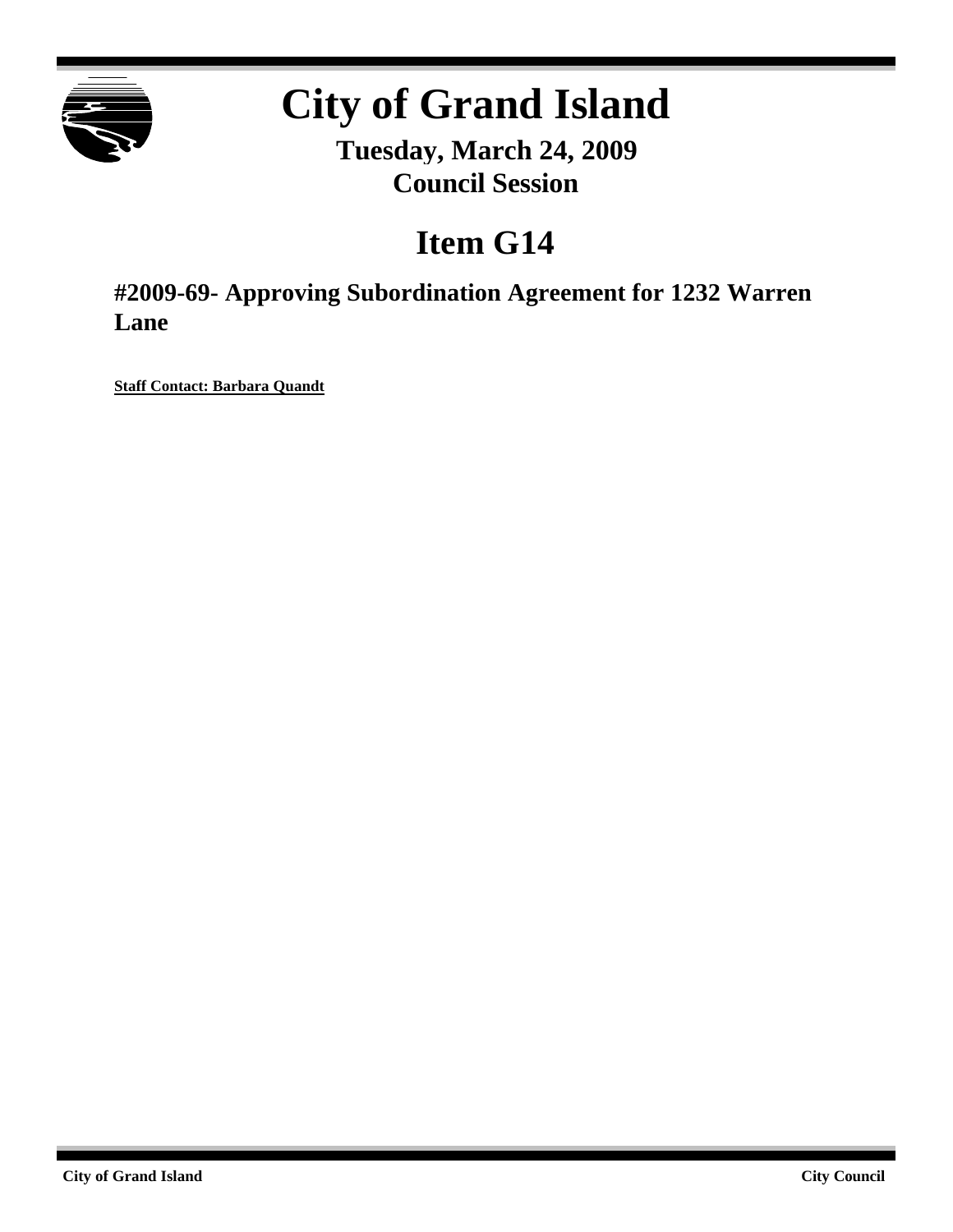# **Council Agenda Memo**

| <b>From:</b>            | Barbara Quandt, Community Development        |  |  |
|-------------------------|----------------------------------------------|--|--|
| <b>Council Meeting:</b> | March 24, 2009                               |  |  |
| Subject:                | Subordination Agreement for 1232 Warren Lane |  |  |
| Item $\#$ 's:           | $G-14$                                       |  |  |
| $Presenter(s):$         | Barbara Quandt, Community Development        |  |  |

## **Background**

The City Of Grand Island has a Deed of Trust filed on property owned by Kristie Lee Peterson (also known as Kristie Lee Pederson) located at 1232 Warren Lane, in the amount of \$15,435.94. On May 15, 2000, Community Development Block Grant funds in the amount of \$15,435.94 were loaned to Kristie Lee Pederson, aka Kristie Lee Peterson, a single person, for down payment assistance for purchase of a home in the Community Development Block Grant program. The legal description is:

Lot Six (6), Houghkirk's Subdivision to the City of Grand Island, Hall County, Nebraska.

The owner is requesting permission to assume a first mortgage, behind which the City would become the second mortgage.

### **Discussion**

The City's current Deed of Trust is junior in priority to a Deed of Trust to Union Bank and Trust Co. in the amount of \$56,400.00, which has a balance of \$48,000.00. A new lien in the amount of \$64,102.00 with US Bank Home Mortgage (Mortgage Electronic Registration Systems) would replace the senior Deed of Trust. By law, the new Deed of Trust would be junior in priority to the City's Ien; however, the new lender, US Bank Home Mortgage, has asked the City to subordinate its Deed of Trust to the new Deed of Trust.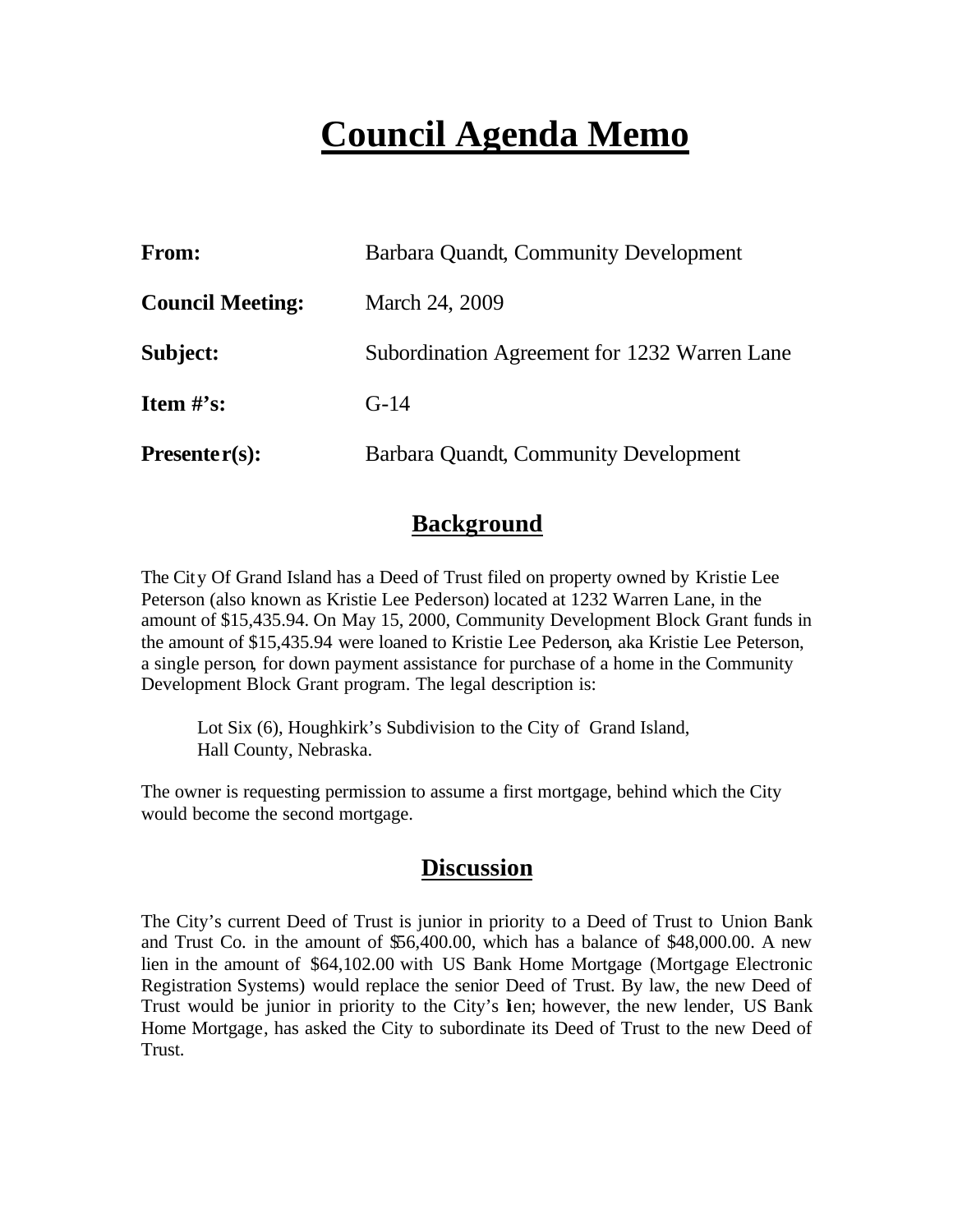The new appraised value of the property is \$89,000.00 and is sufficient to secure the first mortgage of \$64,102.00 and the City's mortgage of \$15,435.94, which has a balance of \$1733.90. The City's loan of \$15,435.94 will be forgiven if the original owner of the property (Kristie Lee Pederson) resides in the house for a period of 10 years from the date the lien was filed which was May 16, 2000. The lien amount decreases 10% per year.

### **ALTERNATIVES**

It appears that the Council has the following alternatives concerning the issue at hand. The Council may:

- 1. Approve the Subordination Agreement
- 2. Refer the issue to a Committee
- 3. Postpone the issue to a later date
- 4. Take no action on the issue

#### **RECOMMENDATION**

City Administration recommends that the Council approves the Subordination Agreement with US Bank Home Mortgage, placing the City in the junior position to the new Deed of Trust.

#### **Sample Motion**

Move to recommend approval of the Subordination Agreement withUS Bank Home Mortgage, placing the City in the junior position to the new Deed of Trust.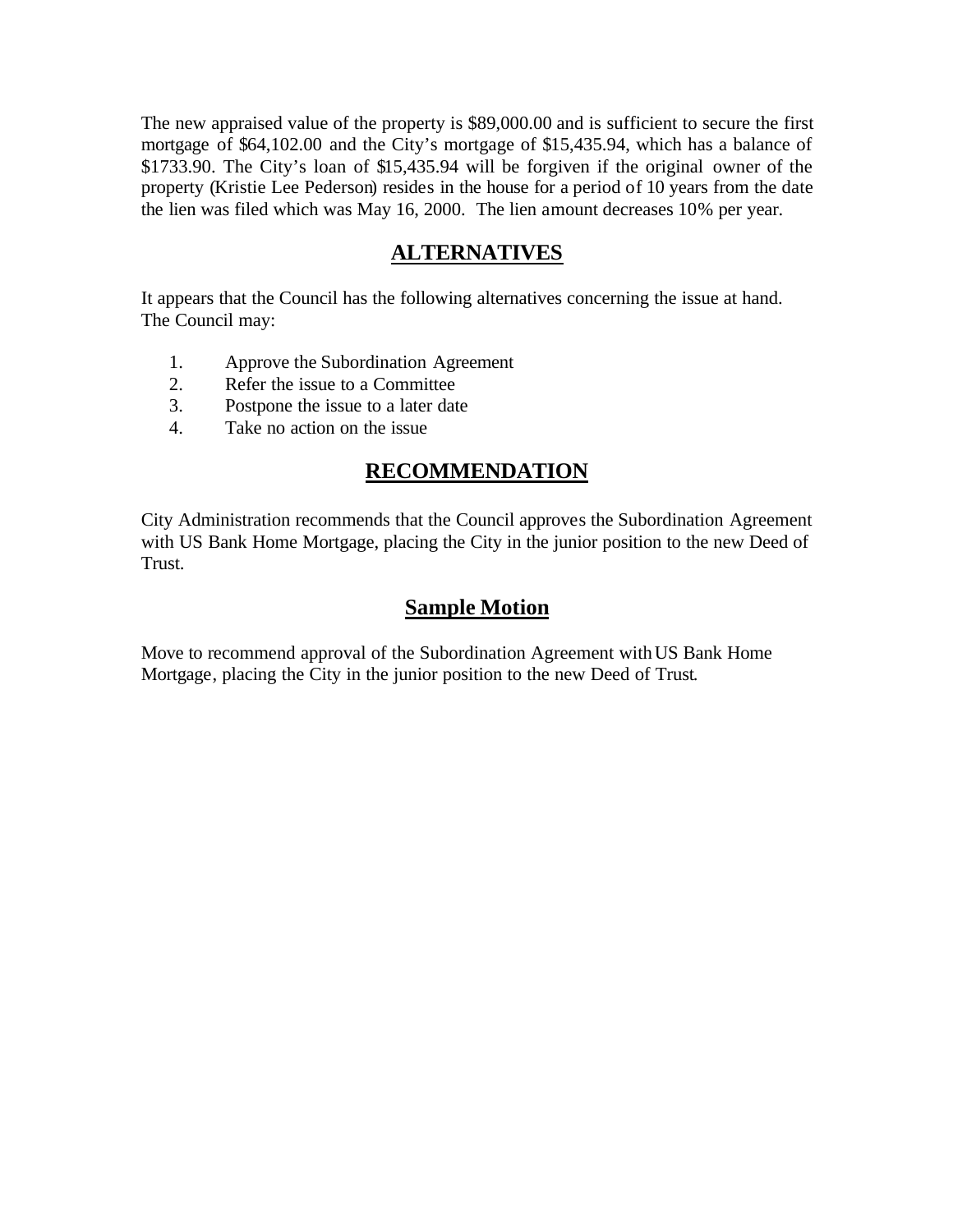#### **SUBORDINATION AGREEMENT**

COMES NOW the City of Grand Island, Nebraska, secured party/beneficiary and hereby subordinates its trust deed recorded May 16, 2000 on the following described real estate:

> Lot Six (6), Houghkirk's Subdivision, Hall County, Nebraska a/k/a 1232 Warren Lane

It is the intent of this Agreement that the trust deed for amounts loaned by US Bank Home Mortgage (Mortgage Electronic Registration Systems) to Kristie Lee Peterson, aka Kristie Lee Pederson (Borrower) that has been, or is about to be, filed shall be superior to the trust deed/real estate lien of the City of Grand Island, its successors and assigns recorded May 16, 2000, up to the amount of \$64,102.00 plus interest and amounts advanced to protect the collateral. Thereafter, the City of Grand Island's lien shall have priority. It is further understood that this subordination shall include all current obligations, extensions, renewals, advances or modifications made by the City of Grand Island, Nebraska to Borrower which is secured by the trust deed/real estate lien recorded May 16, 2000 as Document Number 0200003956 in the records of the Register of Deeds of Hall County, Nebraska. Nothing in this Subordination Agreement is intended as a promise to provide financing or make advances to Borrower by the City of Grand Island, Nebraska and it is not the intention of the City of Grand Island, Nebraska to warrant or guarantee the obligations of Borrower but merely to subordinate its lien interests under the instrument recorded at Document Number 0200003956 It is understood that US Bank Home Mortgage (Mortgage Electronic Registration Systems) intends to lend funds to Borrower but that the amount that will be superior to the City of Grand Island's lien is not to exceed \$64,102.00 plus interest and amounts advanced to protect the collateral.

Nothing in this instrument is intended to relieve Borrower of their obligation to make payments to the City of Grand Island, Nebraska or to subordinate any other lien interests including, but not limited to, real estate taxes and special assessments.

| Dated:                   |      | City of Grand Island, Nebraska |  |  |
|--------------------------|------|--------------------------------|--|--|
|                          |      | B٧                             |  |  |
| <b>STATE OF NEBRASKA</b> |      | Margaret Hornady, Mayor        |  |  |
| <b>COUNTY OF HALL</b>    | )SS. |                                |  |  |

The foregoing instrument was acknowledged before me on \_\_\_\_\_\_\_\_\_\_\_\_\_\_\_\_\_\_\_\_\_\_\_\_\_ 2009, by Margaret Hornady, Mayor of the City of Grand Island, Nebraska.

Notary Public

\_\_\_\_\_\_\_\_\_\_\_\_\_\_\_\_\_\_\_\_\_\_\_\_\_\_\_\_\_\_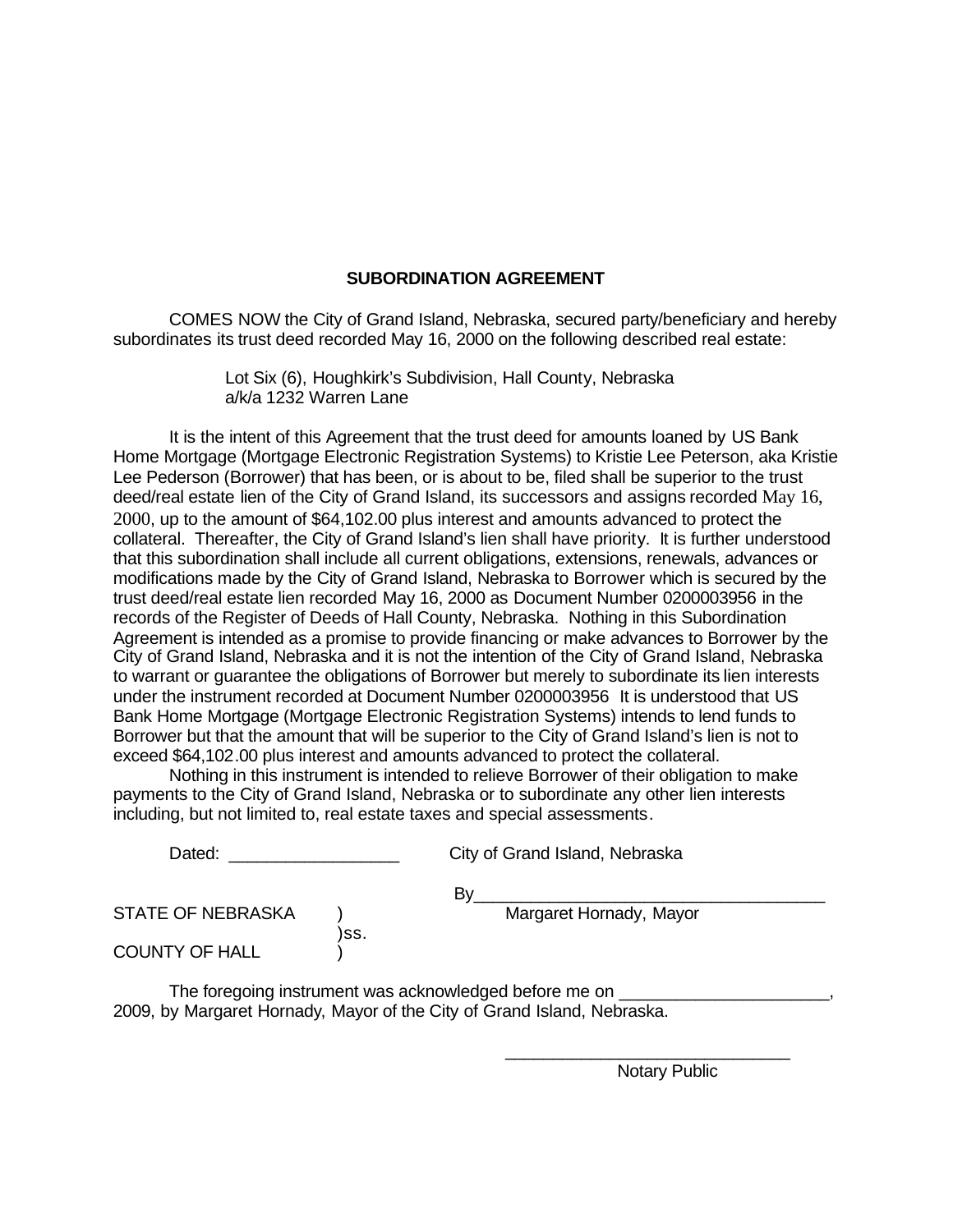#### **SUBSTITUTION OF TRUSTEE**

Wesley D. Nespor, attorney at law, is hereby appointed successor trustee under the trust deed executed by Kristie Lee Pederson, a single person, as Trustor, in which the City of Grand Island is named Beneficiary and Charles Cuypers, Attorney, as Trustee, and filed for record May 16, 2000 and recorded as Instrument No. 0200003956 in the office of the Register of Deeds of Hall County, Nebraska. The trust property affected is legally described as follows:

Lot Six (6), Houghkirk's Subdivision in the City Of Grand Island, Hall County, Nebraska, aka 1232 Warren Lane.

Margaret Hornady, Mayor

\_\_\_\_\_\_\_\_\_\_\_\_\_\_\_\_\_\_\_\_\_\_\_\_\_\_\_\_\_\_\_

STATE OF NEBRASKA ) ) ss. COUNTY OF HALL  $\qquad$ 

On this \_\_\_\_\_\_ day of \_\_\_\_\_\_\_\_\_\_\_\_\_\_\_\_\_\_\_, 2009, before me, the undersigned, a General Notary Public, duly commissioned and qualified, personally came Margaret Hornady, Mayor, and acknowledged the execution of this substitution to be his voluntary act and deed on behalf of the Beneficiary.

WITNESS my hand and notary seal the day and year last above written.

Notary Public

\_\_\_\_\_\_\_\_\_\_\_\_\_\_\_\_\_\_\_\_\_\_\_\_\_\_